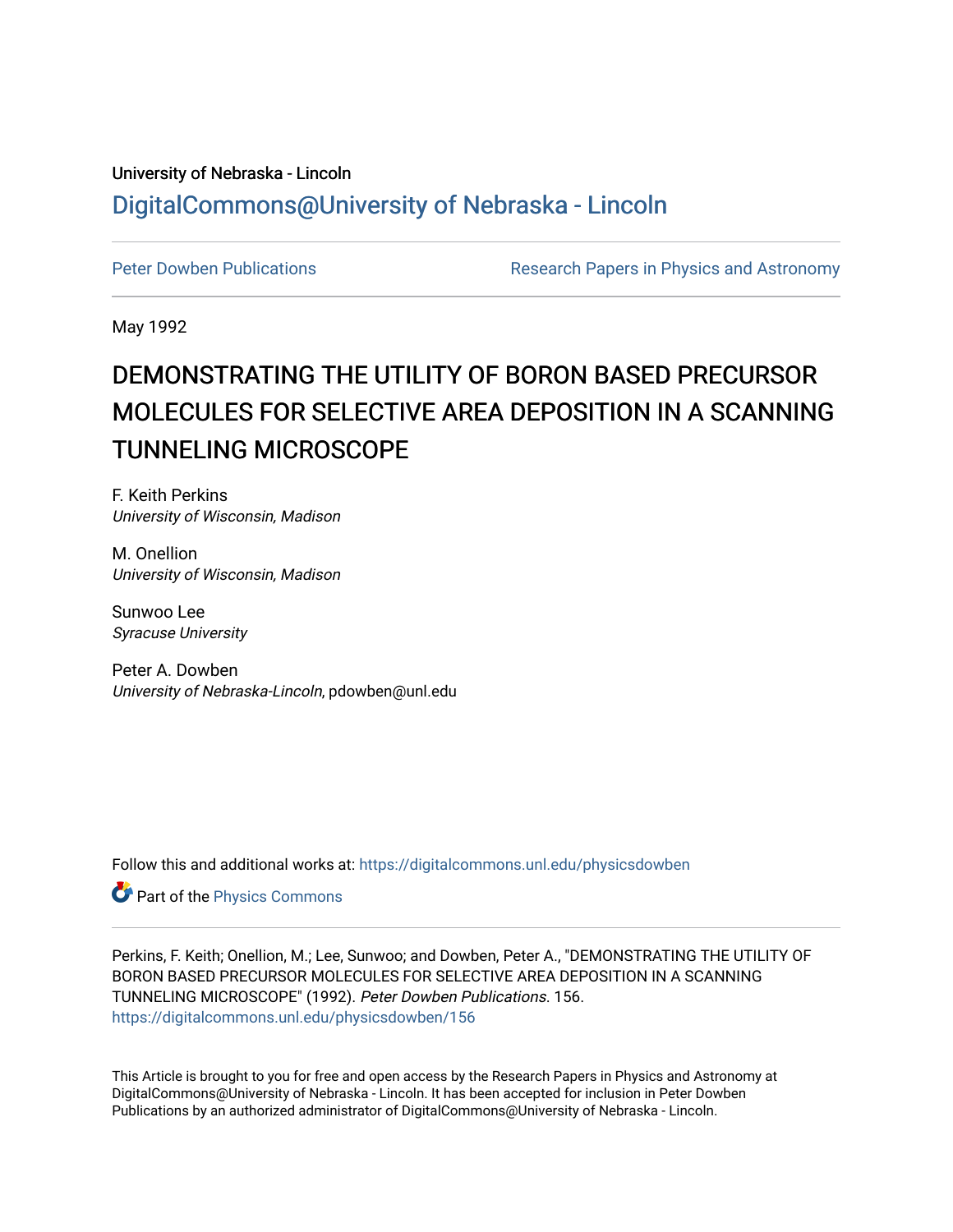**DEMONSTRATING THE UTILITY OF BORON BASED PRECURSOR MOLECULES FOR SELECTIVE AREA DEPOSITION IN A SCANNING TUNNELLING MICROSCOPE** 

**F. KEITH PERKINS\*, M. ONELLION\*+, SUNWOO LEE\*\*, AND P.A. DOWBEN\*\* \*The Department of Physics and the Materials Science Program, University of Wisconsin, Madison, Wisconsin 53706 \*\*The Department of Physics, Syracuse University, Syracuse, New York 13244** 

#### **ABSTRACT**

**The scanningtunnelling microscope (STM) can be usedto selectively deposit**  across) spatial dimensions for selective area deposition may be achieved by this<br>means. In this paper we outline a scheme forselecting and designing main group<br>cluster compounds and organometallics for this type of selecti **using nido-decaborane(l4) as an example.** 

#### **INTRODUCTION**

While the selective area processing of very small regions of a surface has<br>attracted considerable attention [1-3], the selective area deposition of pure<br>compositionally controlled films using an STM has not been particular **decomposition route for the source complex that is compatible with the incident**  for selective area processing [4,5] has used organometallics better suited for<br>thin film chemical vapor deposition (CVD) by pyrolysis or monochromatic U.V.<br>photolysis.

**Any source compound suitable for deposition using an STM must have certain characteristics. The source compound must adsorb and desorb molecularly without fragmentation, on the substrate of choice. The adsorption should occur with**  microscopes are equipped for sample cooling well below room temperature as it is technically complex. The source compounds should have a large cross-section for dissociation under electron impact at small electron kinetic energies. The<br>ligands, if any, must not decompose under electron impact and must remain highly **volatile. In fact the ligands must be more volatile than the source compound itself, or ligand (resulting in impurity) incorporation into the growing film will occur.** 

**Large borane cluster molecules have been suggested as possible source**  compounds for the selective area deposition of boron (6-10) and boron carbide [11]. Boranes containing only boron, carbon or phosphorus, and hydrogen can be suitable source compounds for the deposition of boron based films only possible impurity in a boron, boron carbide or boron phosphide film. Due<br>to its volatility, little, if any, hydrogen incorporation will occur in the<br>growth conditions employed in an STM [6,7]. Small boranes, such as d **microscopes since these molecules will not adsorb on surfaces such as Si(ll1) at room temperature. Nido-decaborane(l4), a much larger borane, is however very**  suitable for STM processing. Using decaborane as an example, we demonstrate why<br>such boron based cluster molecules are efficacious source compounds for selective<br>area deposition, fulfilling the criteria outlined above.

#### **ELECTRON INDUCED DISSOCIATION OF DECABORANE**

**Borane cluster molecules, such as nido-decaborane(l4), adopt a cage-like polyhedral rather than linear molecular structure as seen in Figure 1. The electronic structure of these molecules, schematically shown in Figure 1, is characteristic of the extensive delocalization of the bonding electrons. Modified neglect of differential overlap (MNDO) molecular orbital calculations (131 suggest (141 that the interaction of nido-decaborane(l4) with low energy electrons should be quite high, consistent with the known chemistry of these species [IS].** 

+) **Author to whom correspondence should be addressed**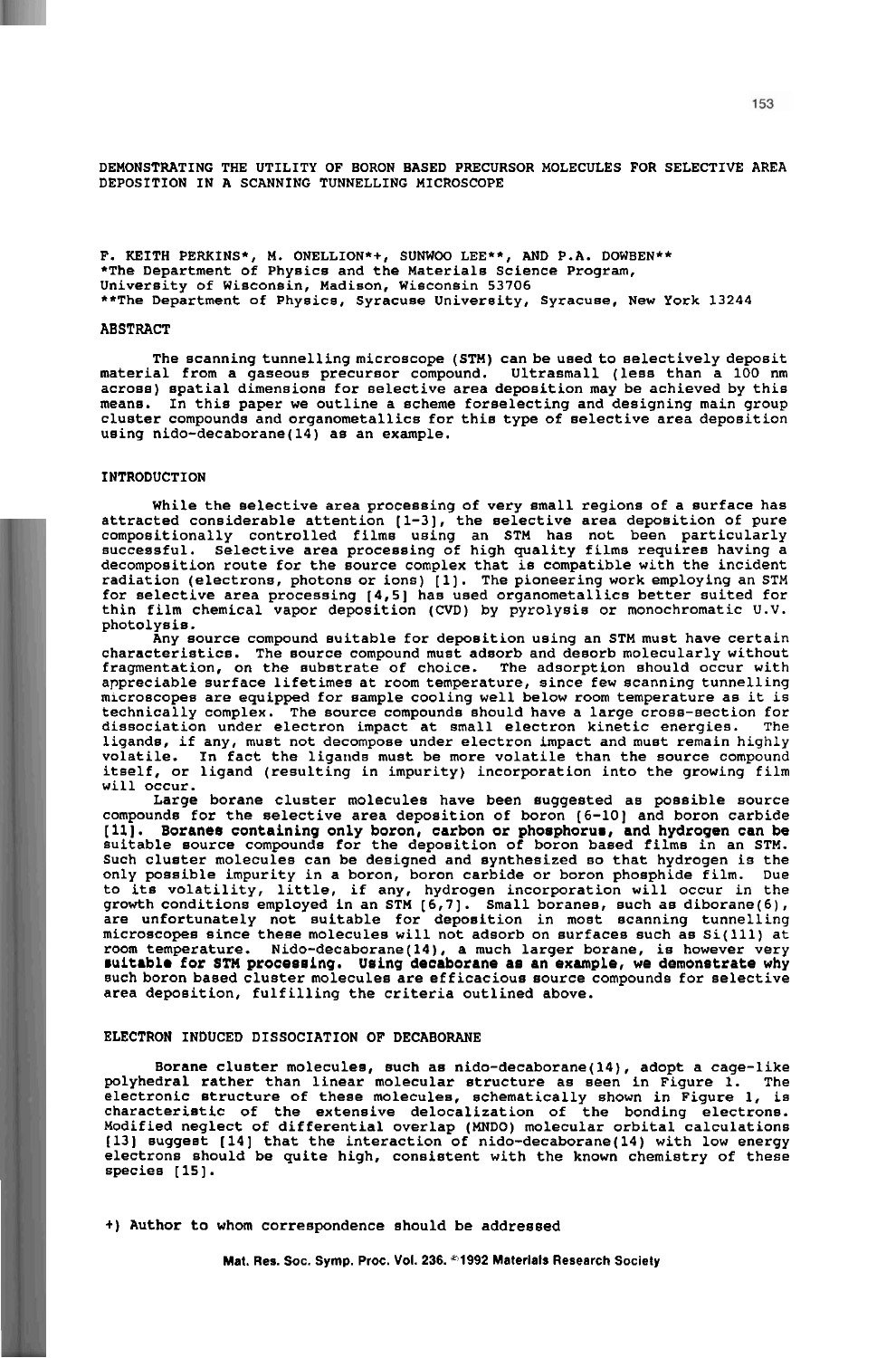

MNDO calculation results. Molecular orbitals, labeled according to their group<br>character, are shown on the left; on the right is the computer generated<br>structure, which agrees quite well with published x-ray and electron **data.** 

Preliminary electron energy loss spectra of gaseous nido-decaborane(14) (as<br>seen in Figure 2) are consistent with the MNDO model calculations (14) if an<br>equivalent cores approximation to the excited state is used. Such EEL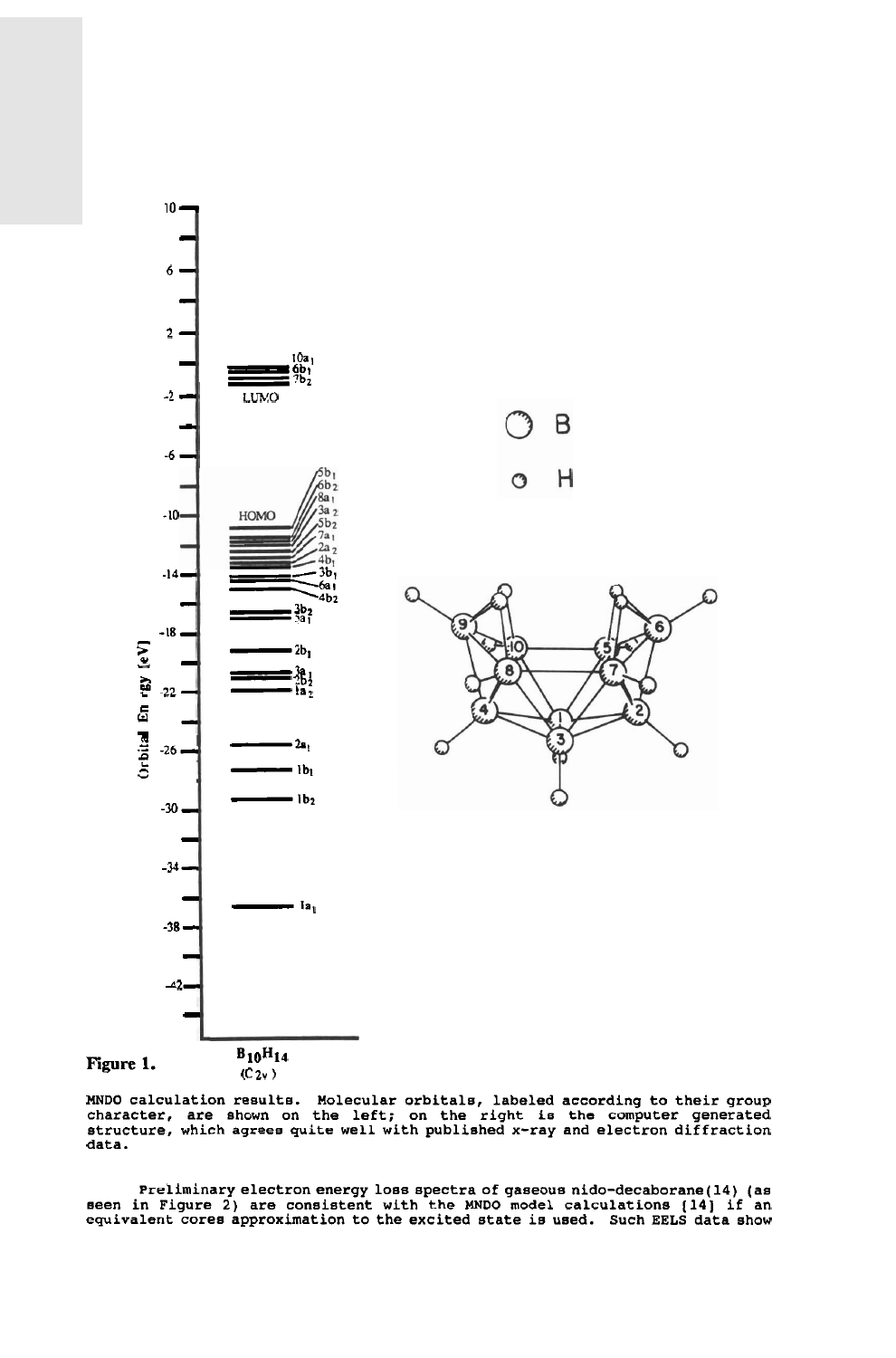

**that the gap between the highest occupied molecular orbital (HOMO) and the lowest** 

**EELS spectrum. Agrees quite well with calculated spectra in previous figure; the**  apparent discrepancy from the 5 eV feature is resolved by consideration of the<br>LUMO state of the excited atom. This has been confirmed through comparison of **the MNDO results for an equivalent core atom transformation of the molecule, to**   $CB_9H_{14}+$ .

**unoccupied molecular orbital (LUMO) is about 5 eV. There is also a very large cross-section for the continuum electron excitations possible at electron energies greater than about 10 eV. Using an STM to generate electrons with kinetic energies above 10 eV should result in the dissociation of nido-decaborane with great efficiency.** 

#### **DEMONSTRATION OF SELECTIVE AREA PROCESSING**

**In order to demonstrate that nido-decaborane could be used as a suitable**  substrate induced by synchrotron radiation were undertaken [7,8]. The emission spectrum from the Aladdin storage ring (where these experiments were carried out)<br>contains significant power in the soft x-ray region, and indeed fully half the<br>power in our experiments is from photons with energy greater When this spectrum is convolved with the interaction cross-section of the<br>relevant molecules and secondary electron emission from the substrate is<br>considered, it becomes clear [7,11] that the most important interaction is **between the secondary electrons emitted by the substrate and the adsorbed borane molecules. Such experiments thus constitute a preliminary test of the suitability of decaborane for deposition in an STM.** 

**After a sputter and anneal preparation of a Si(ll1) 7x7 surface in an ultra**  high vacuum system (base pressure 2x10-10 torr), the experimental chamber was<br>filled to a working pressure of decaborane (more than 10-8 torr) and exposed to<br>incident radiation. We have established a pressure limited grow Angstroms per 10-6 torr-seconds [7]. Contamination, was, as expected, minimal **[7]. An example of the selective area processing possible by this technique is**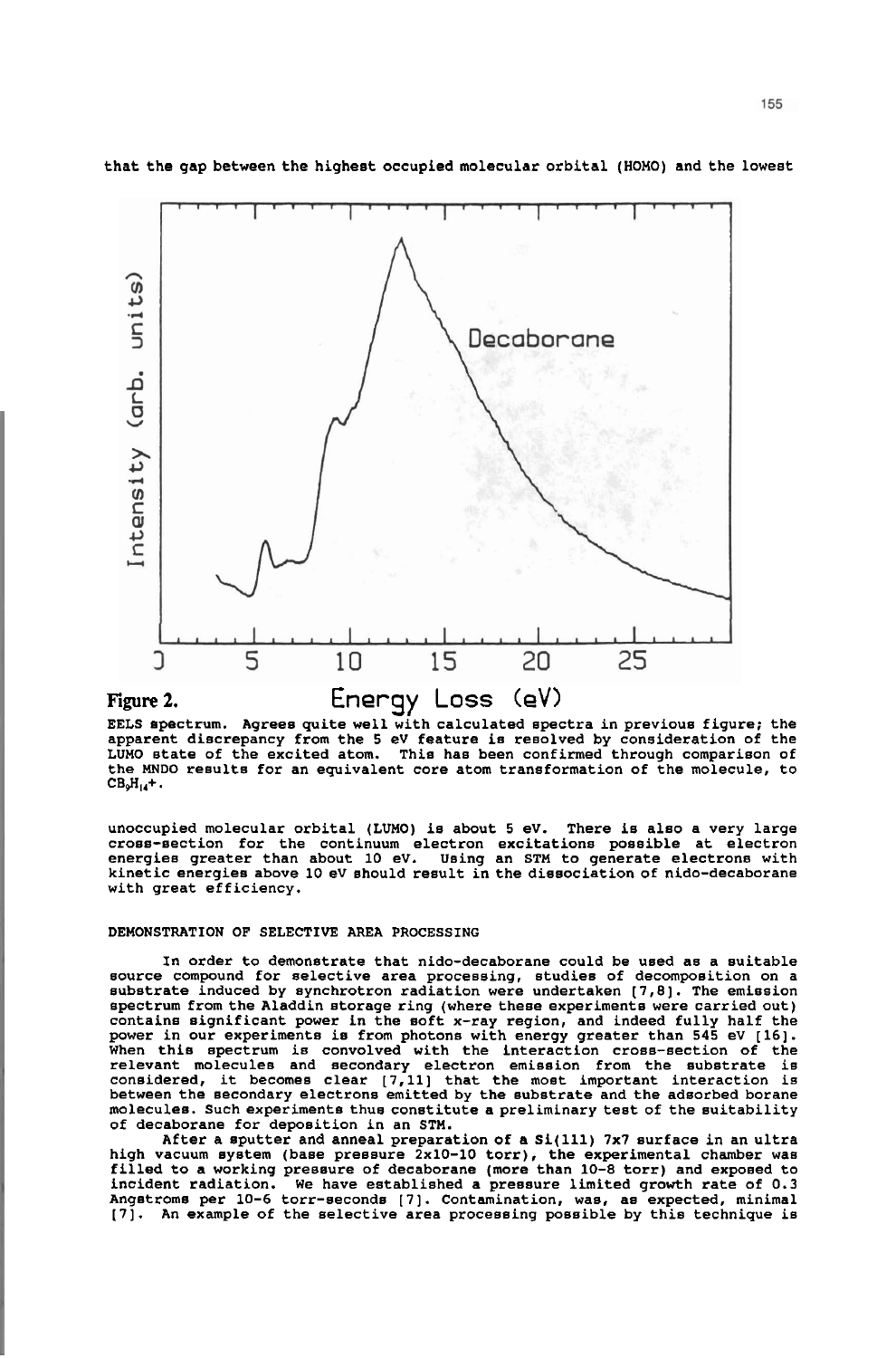**shown in Figure 3. This selective area processing was achieved by using a close contact mask to block incident radiation in the grid-like array.** 



### **Figure 3.**

X-ray micrograph. This pattern was formed by exposure of a silicon wafer masked<br>by a 500 l.p.i. TEM grid. The image was taken with an X-ray photo-electron<br>microscope, where the probe was 192 eV photons, which are strongly

Ultimately our methodology for choosing suitable source compounds for the<br>STM must be tested in an STM. In Figure 4 we show a selectively deposited<br>feature of boron generated using nido-decaborane in an STM. The substrate **[17]. A jet of gas was directed toward the substrate** - **STM tip area and the overall pressure in the chamber rose to 3x10-8 torr. The feed back loop for STM**  at 7 kHz from -2 eV to -13 eV bias relative to the sample. Following deposition, **the gas dosing was stopped and the chamber was allowed to recover. A feature approximately 80** nm **across by 6 nm high is observed to have developed in the center of an image 200 nm across. Clearly decomposition of decaborane through the direct application of low energy electrons generated by an STM is indeed possible. Since a 13 eV bias was applied, the electrons are well above the continuum excitation edge observed in the gas phase EELS (Figure 2).** 

#### , **CONCLUSION**

**We argue that low energy single step selective area deposition of clean films is possible. Central to this scheme is the choice of appropriate precursor molecules. The results provided by the STM are completely consistent with the gas phase studies and model calculations undertaken to date.** 

#### **ACKNOWLEDGEMENTS**

**We would like to thank A.P. Hitchcock and A.T. Wen for their assistance and help**  in acquiring the gas phase EELS spectra. G. Harp and B. Tonner are thanked for<br>the X-ray micrograph shown in Figure 3. R.A. Rosenberg is thanked for his<br>assistance with the white light deposition. This work was funded by t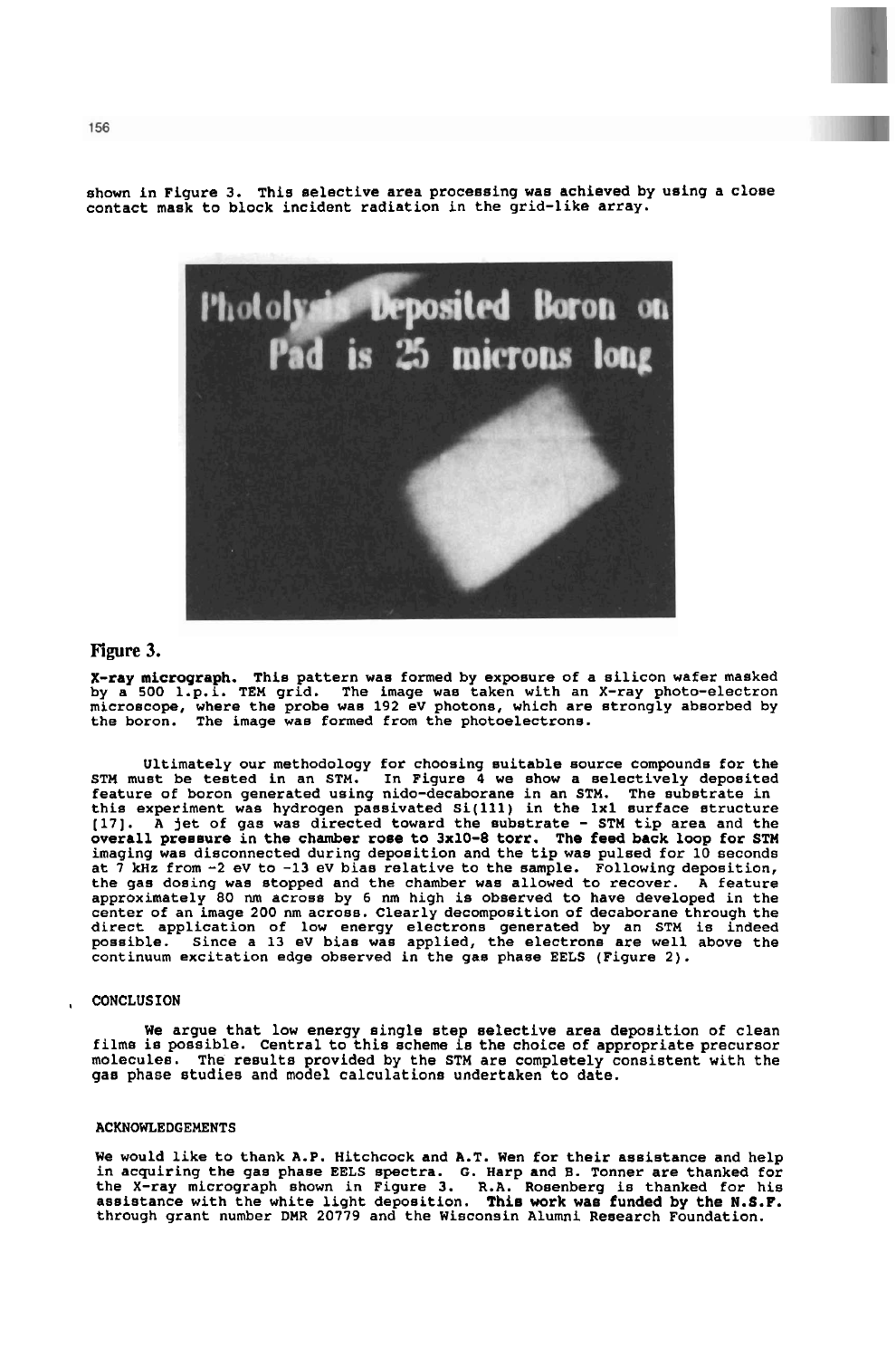

#### **Figure 4.**

**STM micrograph. The two images shown were formed of the same area before (left)**  ind after (right) -13 V pulses on a tungsten tip (see text), in an ambient of<br>lecaborane greater than 3x10^-8 torr. The scale is 160 nm by 200 nm, and the<br>gray scale range is 9.5 nm on the left, and 11.5 nm on the right. I **surface modification was not present after pulsing the tip in the absence of decaborane.** 

1) P.A. Dowben, J.T. Spencer, and G.T. Stauf, Mat. Sci. Engin. <u>B2</u>, 297 (1989).<br>2) C.D. Christensen and V.M. Latkin, Appl. Phys. Lett. 32, 254 (1978); R.M.<br>Dagood, Ann. Rev. Phys. Chem. 34, 77 (1983); T.J. Chuang, Surf. S 3) <u>Laser Chemical Processing for Microelectronics</u>, edited by K.G. Ibbs and R.M.<br>Dagood, Cambridge Studies in Modern Optics vol. 7, (Cambridge University Press, Cambridge, 1989); <u>Laser and Particle Beam Chemical Processi</u>

**(4) R.M. Silver, E.E. Ehrichs, and A.L. deLozanne, Appl. Phys. Lett. 51, 247** (247) **540 (1988); E.E. Ehrichs, S. Yoon, and A.L. delozanne, Appl. Phys. Lett.** 53, **2287 (1988).** 

5) M.A. McCord and R.F.W. Pease, J. Vac. Sci. Technol. <u>B4</u>, 86 (1986); J. Vac.<br>Sci. Technol. <u>B5</u>, 430 (1987); J. Vac. Sci. Technol. <u>B6</u>, 293 (1988).<br>6) Yoon-Gi Kim, P.A. Dowben and J.T. Spencer, J. Vac. Sci. Technol. <u>A</u>

81, 1989).<br>(1989).<br>59, F. Keith Perki<br><u>69,</u> 4103 (1991).<br>58, B.A. Rosenberg

**17) F. Keith Perkins, R.A. Rosenberg, Sunwoo Lee and P .A. Dowben, J. Appl. Phys.** 

**[8] R.A. Rosenberg, F.K. Perkins, D.C. Mancini, G.R. Harp, B.P. Tonner, S. Lee and P.A. Dowben, Appl. Phys. Lett.** 58, **607 (1991).** 

**(91 Ph. Avouris, J. Phys. Chem. 94, 2246 (1990). [lo] Ph. Avouris, In-Whan Lyo, F. Bozso, and E. Kaxiras, J. Vac. Sci. Technol.,**  loj rn. Avouris, in-whan Lyo, r. Bozso, and E. Kaxiras, J. Vac. Sci. Technol.,<br><u>18,</u> 3405 (1990).<br>[11] F. Keith Perkins, M. Onellion, S. Lee, D. Li, J. Mazurowski and P.A. Dowben,

**submitted.** 

**[12] D.S. Kendall and W.N. Lipscomb, Inorg. Chem.** 12, **546 (1973); L.J. Gugenberger, J. Amer. Chem. Soc. 94, 114 (1972); A. Tippe and W.C. Hamilton, Inorg. Chem. 8, 464 (1969).**